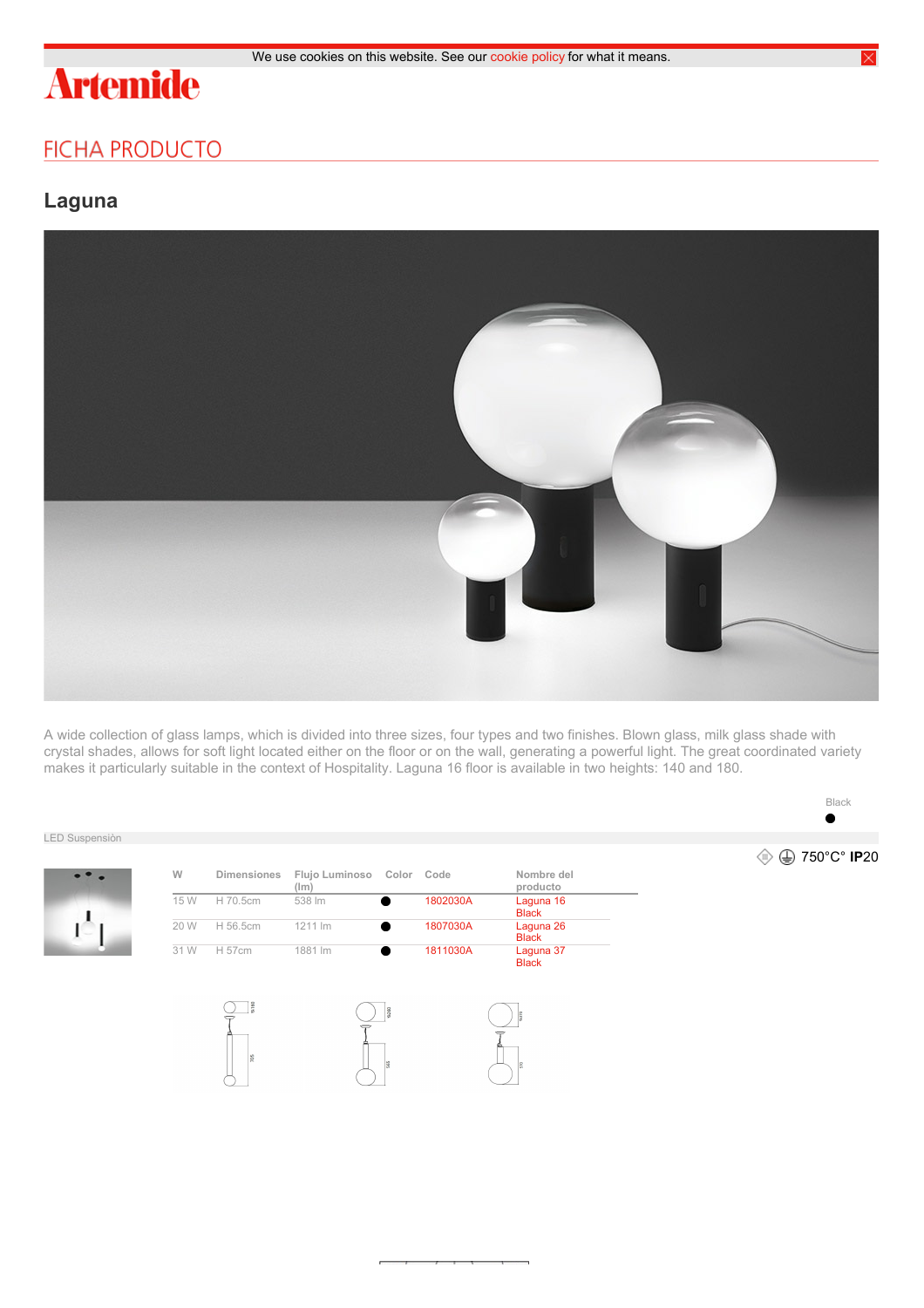



| Laguna LED             | I FD                | luminaire       |
|------------------------|---------------------|-----------------|
| Power                  | 20W                 | 20 <sub>W</sub> |
| <b>Flux</b>            | 1870lm              | 1211lm          |
| CCT                    | 3000K               | 3000K           |
| CRI                    |                     |                 |
| <b>Color Tolerance</b> | 2SDCM               |                 |
| <b>Service Life</b>    | L70(6K)>36.300h     |                 |
| <b>Efficiency</b>      |                     | 56%             |
| <b>Efficacy</b>        | 94 <sub>lm</sub> /W | 50.8lm/W        |
|                        |                     |                 |



LED Tabla

| W    | <b>Dimensiones</b> | Flujo Luminoso<br>(Im) | Color | Code     | Nombre del<br>producto    |
|------|--------------------|------------------------|-------|----------|---------------------------|
| 13 W | H 24cm             | 539 lm                 |       | 1800030A | Laguna 16<br><b>Black</b> |
| 24 W | H 38cm             | 1211 lm                |       | 1805030A | Laguna 26<br><b>Black</b> |
| 31 W | H 54cm             | 1881 lm                |       | 1809030A | Laguna 37<br><b>Black</b> |





| Laguna LED             | LED             | luminaire |
|------------------------|-----------------|-----------|
|                        |                 |           |
| Power                  | 11W             | 13W       |
| <b>Flux</b>            | 975lm           | 539m      |
| CCT                    | 3000K           | 3000K     |
| CRI                    |                 |           |
| <b>Color Tolerance</b> | 2SDCM           |           |
| Service Life           | L70(6K)>36.300h |           |
| <b>Efficiency</b>      |                 | 55%       |
| <b>Efficacy</b>        | 88lm/W          | 41lm/W    |
|                        |                 |           |



| Laguna LED             | LED             | luminaire |
|------------------------|-----------------|-----------|
|                        |                 |           |
| Power                  | 20W             | 24W       |
| <b>Flux</b>            | 1870lm          | 1211lm    |
| CCT                    | 3000K           | 3000K     |
| CRI                    |                 |           |
| <b>Color Tolerance</b> | 2SDCM           |           |
| <b>Service Life</b>    | L70(6K)>36.300h |           |
| <b>Efficiency</b>      |                 | 65%       |
| <b>Efficacy</b>        | 94lm/W          | 50lm/W    |
|                        |                 |           |



750°C° **IP**20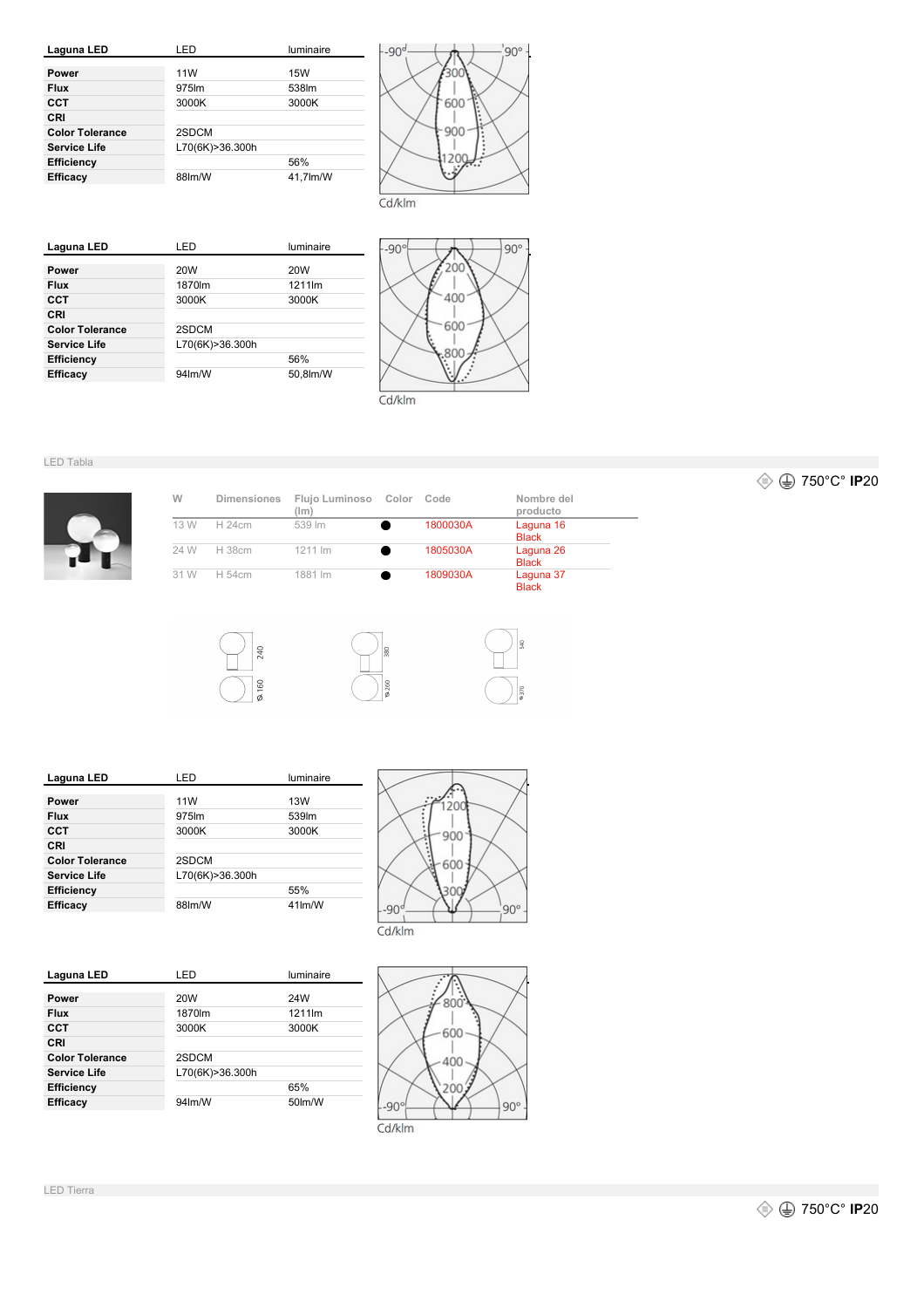

| W    | <b>Dimensiones</b> | Flujo Luminoso<br>(lm) | Color | Code     | Nombre del<br>producto              |
|------|--------------------|------------------------|-------|----------|-------------------------------------|
| 13 W | H 140cm            | 539 lm                 |       | 1803030A | Laguna 16 Black<br>H <sub>140</sub> |
|      | H 180cm            | 539 lm                 |       | 1804030A | Laguna 16 Black<br>H <sub>180</sub> |
| 26 W | H 180cm            | 1211 lm                |       | 1808030A | Laguna 26<br><b>Black</b>           |
| 31 W | H 190cm            | 1881 lm                |       | 1812030A | Laguna 37<br><b>Black</b>           |
|      | $\sim$             |                        |       |          |                                     |

 $\circledcirc$ 





 $\frac{8}{3}$   $\frac{8}{3}$ 



| Laguna LED             | LED               | luminaire |
|------------------------|-------------------|-----------|
|                        |                   |           |
| Power                  | 11W               | 13W       |
| <b>Flux</b>            | 975 <sub>lm</sub> | 539lm     |
| CCT                    | 3000K             | 3000K     |
| CRI                    |                   |           |
| <b>Color Tolerance</b> | 2SDCM             |           |
| Service Life           | L70(6K)>36.300h   |           |
| <b>Efficiency</b>      |                   | 55%       |
| Efficacy               | 88lm/W            | 41lm/W    |
|                        |                   |           |



Cd/klm





Cd/klm



 $\sum_{\sigma}$ 

465



#### LED Pared/Techo



| W    | <b>Dimensiones</b> | Flujo Luminoso<br>(lm) | Color | Code     | Nombre del<br>producto    |
|------|--------------------|------------------------|-------|----------|---------------------------|
| 15 W | H 46.5cm           | 538 lm                 |       | 1801030A | Laguna 16<br><b>Black</b> |
| 20 W | H 62.5cm           | 1211 lm                |       | 1806030A | Laguna 26<br><b>Black</b> |
| 31 W | H 79cm             | 1881 lm                |       | 1810030A | Laguna 37<br><b>Black</b> |

625

750°C° **IP**20